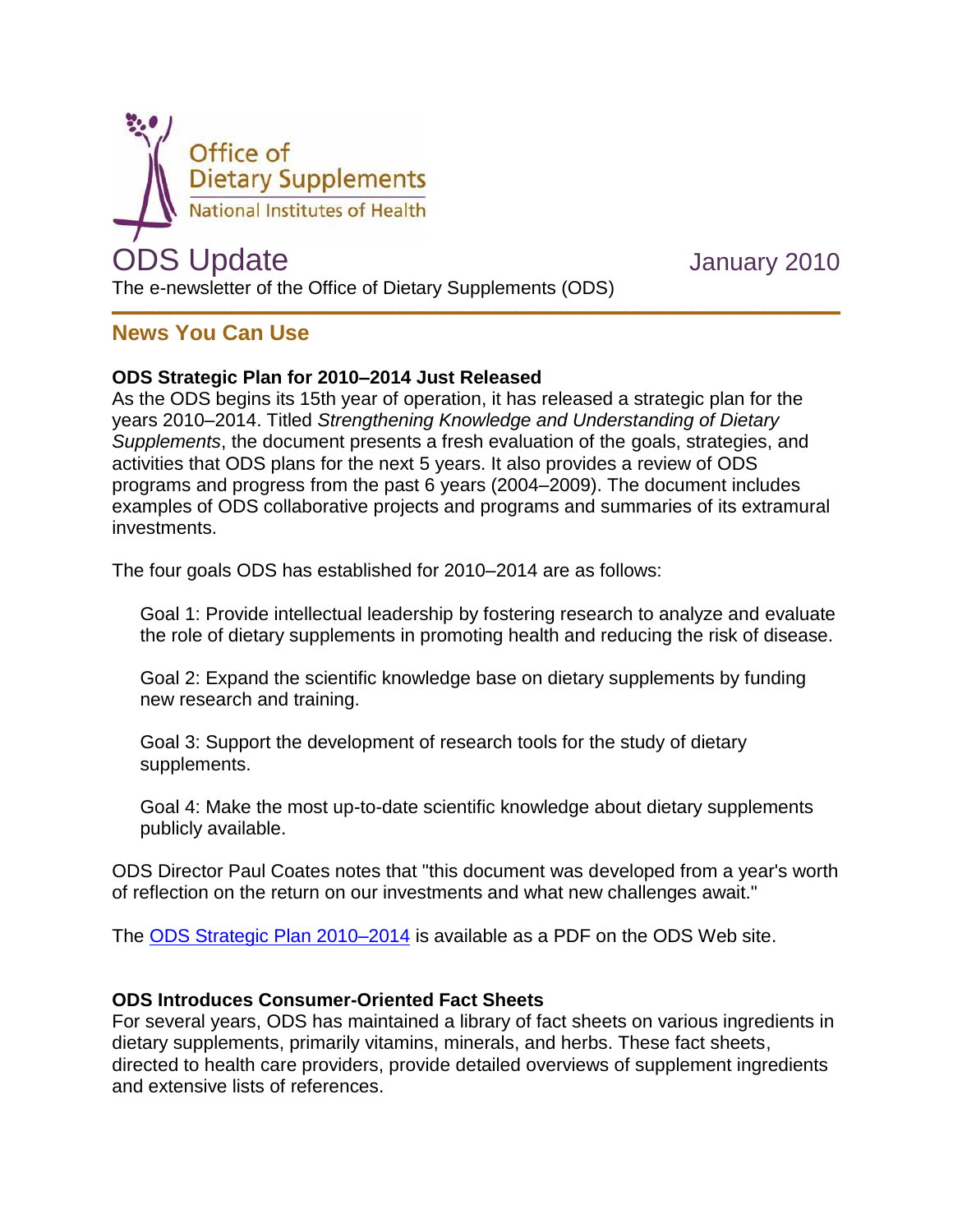ODS is now introducing two consumer-oriented fact sheets on vitamins and minerals: Consumer and QuickFacts versions. More user-friendly, they will provide the same types of information as the Health Professional versions—information on the nutrient and its functions in the body, recommended intakes, sources, symptoms of inadequate intakes and groups at risk, links between the nutrient and health, excessive intakes and their risks, and potential interactions with medications. When viewed online, these fact sheets will have scientific terms highlighted; clicking on a term will show its definition.

The Consumer version is written for the educated, health-conscious layperson without a background in nutrition or medicine. Limited in length to approximately five pages, it takes a "just the facts" approach without extensive detail and background. This version is also appropriate for the busy health care provider who wants a quick review and update of knowledge on a particular nutrient.

The QuickFacts version provides a brief and basic overview of a nutrient. It is limited in length to two pages and is very easy to read.

Consumer and QuickFacts versions are now available for zinc. Consumer-oriented fact sheets on vitamin B12, vitamin C, vitamin D, calcium, and other nutrients will be added in the future.

#### **New Funding Opportunities for Research**

ODS collaborates on funding initiatives across NIH and with other agencies through mechanisms such as Requests for Applications (RFAs), Program Announcements (PAs), and notices. In the past two months, ODS has signed onto [several new RFAs,](http://ods.od.nih.gov/Funding/Funding.aspx)  [PAs, and notices.](http://ods.od.nih.gov/Funding/Funding.aspx) These and others can be found on the ODS Web site.

## **ODS Programs and Activities**

#### **Save the Date: ODS 15th Anniversary Research Symposium on November 4, 2010**

ODS will hold a 1-day symposium in Bethesda, Maryland, to highlight some of the activities in support of its mission "to strengthen knowledge and understanding of dietary supplements by evaluating scientific information, stimulating and supporting research, disseminating research results, and educating the public." ODS is in the process of developing a symposium agenda and identifying speakers for this event. Further details will be provided in a later edition of this newsletter and on the [ODS Web](http://ods.od.nih.gov/)  [site.](http://ods.od.nih.gov/)

### **ODS Staff News**

#### **Dr. Joseph Betz Gives Presentation at NIH on Challenges in Researching Dietary Supplements**

Joseph Betz, director of the ODS Dietary Supplements Methods and Reference Materials program, gave a talk titled *Technical and Regulatory Challenges to*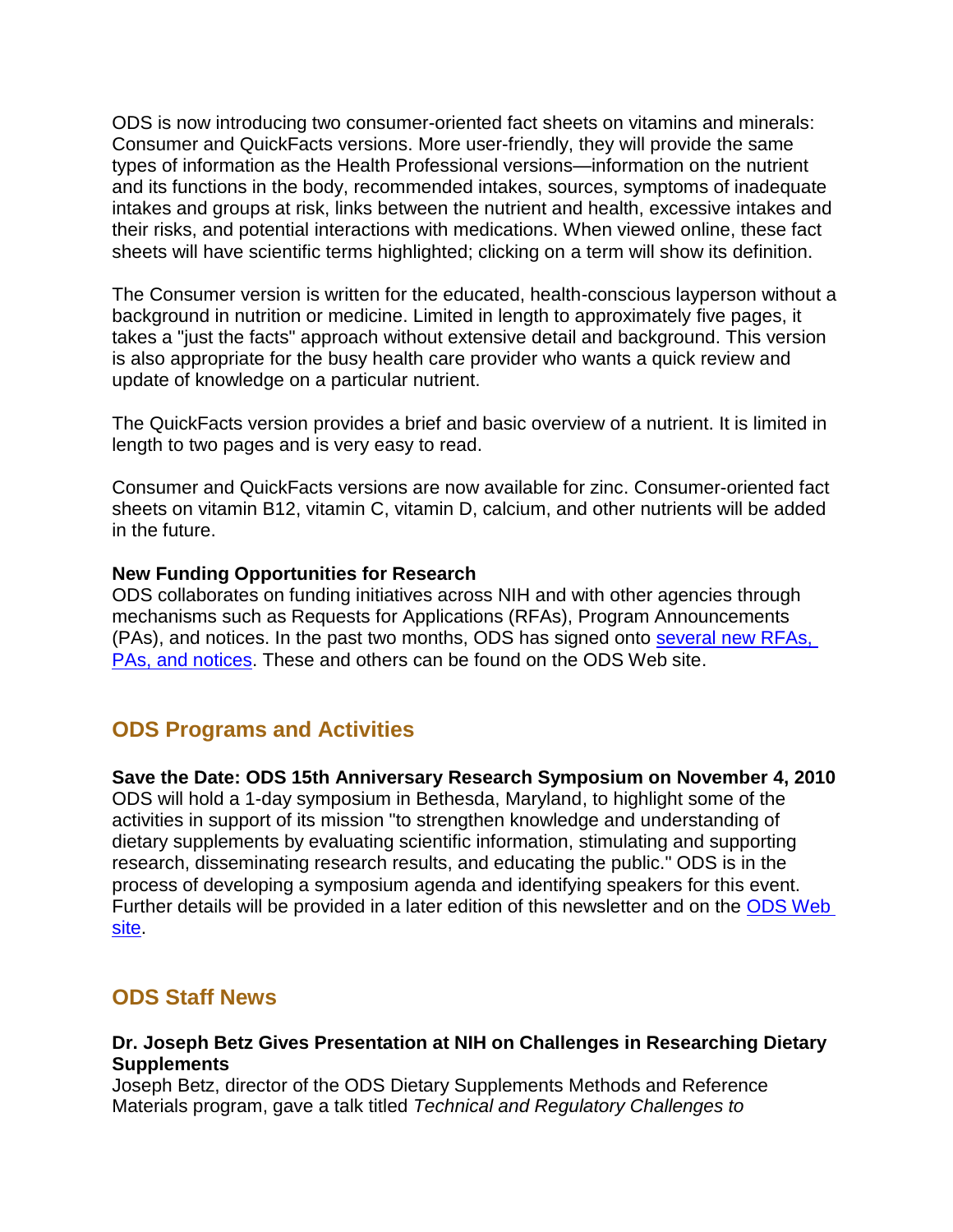*Biomedical Research on Dietary Supplements* on January 11 at a lecture series sponsored by the NIH National Center for Complementary and Alternative Medicine (NCCAM). A [videocast](http://videocast.nih.gov/PastEvents.asp) of his 1-hour presentation including questions and discussion is available online.

## *Recent ODS Staff Publications*

**Jody S. Engel** and **Mary Frances Picciano**. Dietary supplements: who's taking what? *Clinical Nutrition Insight* 35(12):1-4, December 2009.

Pothur R. Srinivas, Martin Philbert, Tania Q. Vu, Qingrong Huang, Josef L. Kokini, Etta Saos, Hongda Chen, Charles M. Peterson, Karl E. Friedl, Crystal McDade-Ngutter, Van Hubbard, Pamela Starke-Reed, Nancy Miller, **Joseph M. Betz**, **Johanna Dwyer**, John Milner, and Sharon A. Ross. Nanotechnology research: applications in nutritional sciences. *Journal of Nutrition* 140(1):119-124, January 2010.

**Regan L. Bailey**, Kevin W. Dodd, Jaime J. Gahche, **Johanna T. Dwyer**, Margaret A. McDowell, **Elizabeth A. Yetley**, **Christopher A. Sempos**, Vicki L. Burt, Kathy L. Radimer and **Mary Frances Picciano**. Total folate and folic acid intake from foods and dietary supplements in the United States: 2003–2006. *American Journal of Clinical Nutrition* 91(1):231-237, January 2010.

## **Upcoming Events (February – April 2010)**

**Preventive Medicine 2010 Annual Meeting of American College of Preventive Medicine February 17–20: Crystal City, VA Web site: [http://www.preventivemedicine2010.org](http://www.preventivemedicine2010.org/)**

ODS will have an exhibit booth at this conference.

**Economic Analysis of Nutrition Interventions: Methods, Research, and Policy Workshop February 23–25: Bethesda, MD Web site:<http://ods.od.nih.gov/News/NutritionInterventionsWorkshop.aspx>**

A 2-day workshop to examine the potential benefits of health economic analysis as applied to nutrition-focused research and policy is being sponsored by ODS, the National Center for Complementary and Alternative Medicine (NCCAM), the National Cancer Institute (NCI), and the National Institute of Nursing Research (NINR). This workshop will identify the health economic methods used to judge burden of illness, interventions, and healthcare policies; determine what new research methodologies are available or needed; identify current and planned evidence-based health economic research activities in nutrition at federal agencies and in other countries; and evaluate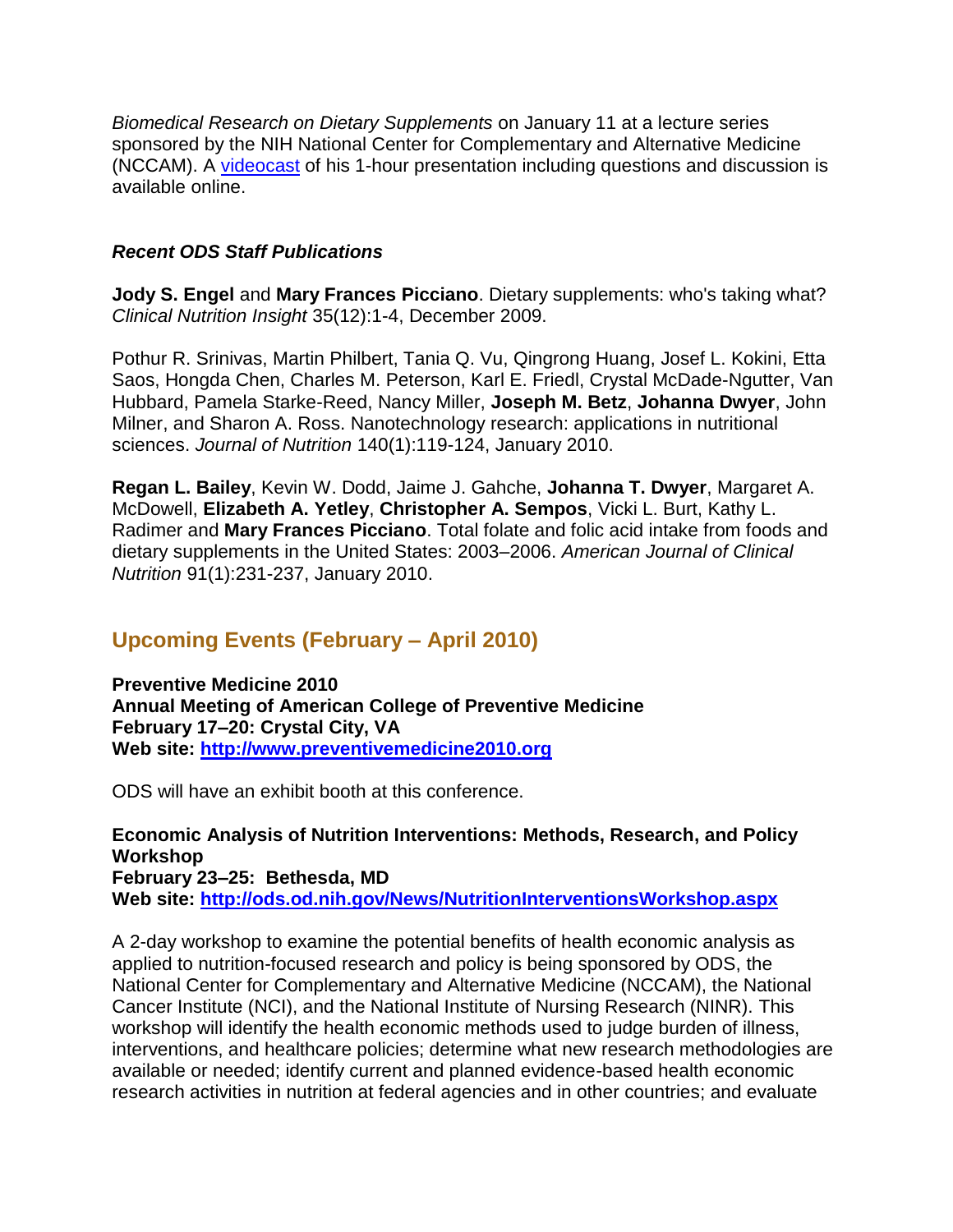how economic analysis can help with nutrition policy decision-making by regulators and policy makers. Seating at this workshop is limited and advanced registration is required. Visit the Web site for registration information and more details on this workshop.

**NIH Consensus Development Conference Lactose Intolerance and Health February 22–24: Bethesda, MD Web site: <http://consensus.nih.gov/2010/lactose.htm>**

The NIH *Eunice Kennedy Shriver* National Institute of Child Health and Human Development and NIH Office of Medical Applications of Research (OMAR) will convene this Consensus Development Conference to assess the available scientific evidence related to lactose intolerance and health. ODS is one of the conference sponsors.

#### **American Pharmacists Association Annual Meeting and Exposition March 13–15: Washington, DC Web site: [http://www.aphameeting.org](http://www.aphameeting.org/)**

ODS will have an exhibit booth at this conference.

## **Developments in Botanical Dietary Supplement Research from 1994 to Today March 23: Chicago, IL**

**Web site: [http://www.uic.edu/pharmacy/about\\_the\\_college/news\\_and\\_events/events/botani](http://www.uic.edu/pharmacy/about_the_college/news_and_events/events/botanicalsymposium2010.php) [calsymposium2010.php](http://www.uic.edu/pharmacy/about_the_college/news_and_events/events/botanicalsymposium2010.php)**

**Paul Coates** will give a talk titled *Synergism Between ODS and NCCAM*. **Joseph Betz** will give a presentation titled *Constituents of Botanicals: Accuracy, Precision and Reliability of Chemical Measurement*. **Christine Swanson** will moderate a roundtable discussion titled *Future Trends*.

**NIH State-of-the-Science Conference Preventing Alzheimer's Disease and Cognitive Decline April 26–28: Bethesda, MD Web site:<http://consensus.nih.gov/2010/alz.htm>**

The NIH National Institute on Aging (NIA) and OMAR will convene this State-of-the-Science Conference to assess the following:

- Available scientific evidence related to the factors associated with the reduction of risk of Alzheimer's disease and cognitive decline in older adults;
- Relationships between the factors that affect Alzheimer's disease and cognitive decline;
- Therapeutic and adverse effects of interventions to delay the onset of Alzheimer's disease;